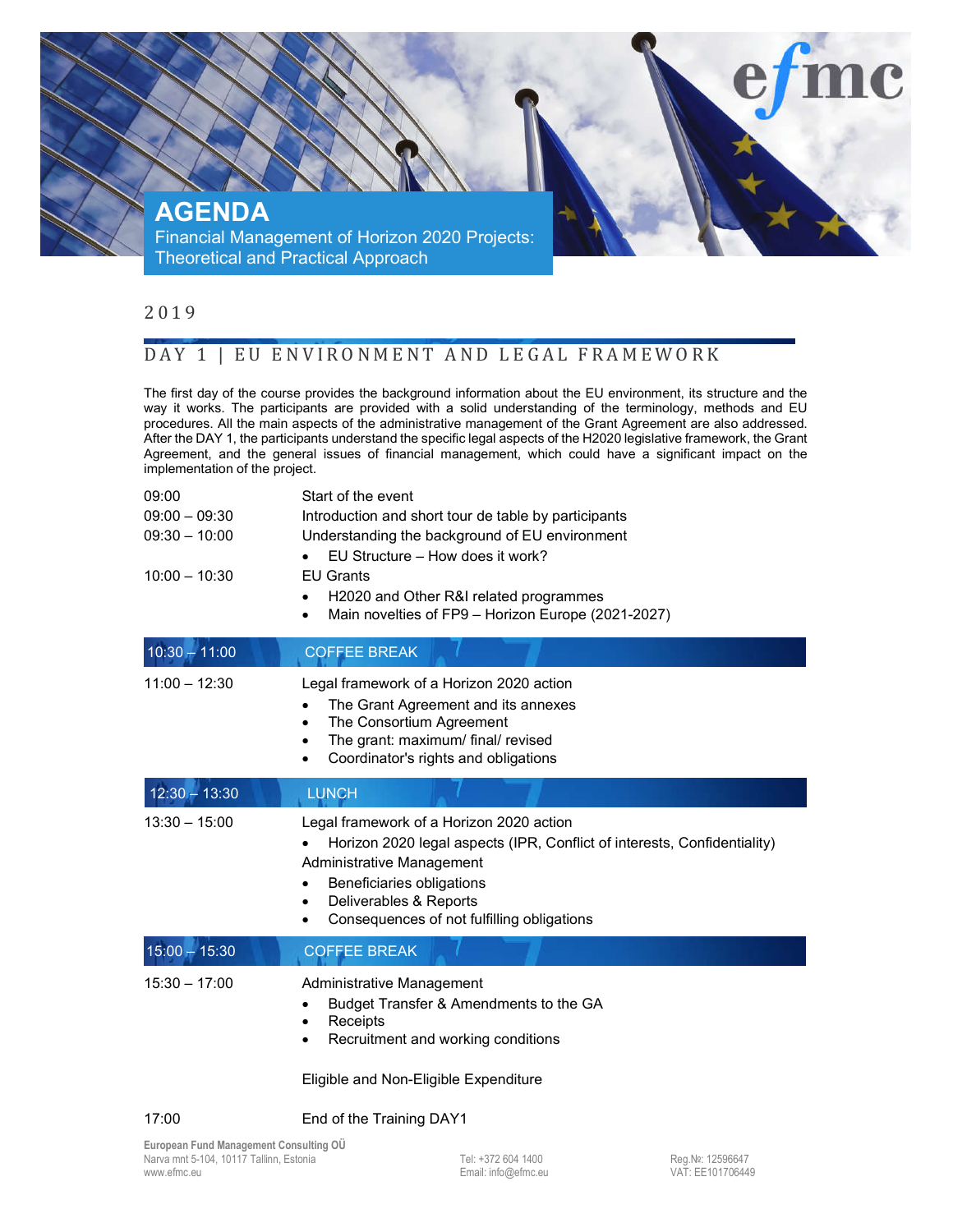## DAY 2 | ELIGIBLE/ NON ELIGIBLE EXPENDITURES

On the second day you will learn about general and specific eligibility criteria of all types of cost categories, starting from the most relevant "personnel costs" and subcontracting. In the afternoon, we will examine the remaining part of cost categories and will fine-tune its understanding through application of the theoretical knowledge into several practical cases from the field.

| 09:00<br>$09:00 - 10:30$ | Start of the Event<br>Direct costs: Personnel costs:<br>Actual vs. Unit Based Calculations<br><b>Productive Hours</b><br><b>Time Recording Systems</b><br>$\bullet$<br>Hourly Rate                   |
|--------------------------|------------------------------------------------------------------------------------------------------------------------------------------------------------------------------------------------------|
| $10:30 - 11:00$          | <b>COFFEE BREAK</b>                                                                                                                                                                                  |
| $11:00 - 12:30$          | <b>Other Direct Costs</b><br>Subcontracting<br>٠<br>Financial support to third parties<br>٠<br>Travel costs<br>$\bullet$                                                                             |
| $12:30 - 13:30$          | <b>LUNCH</b>                                                                                                                                                                                         |
| $13:30 - 15:00$          | <b>Other Direct Costs</b><br>Equipment<br>٠<br>Goods and Services<br>٠<br>Internally invoiced good and services<br>In-kind contribution from third parties<br>$\bullet$<br><b>Exchange Rate</b><br>٠ |
| $15:00 - 15:30$          | <b>COFFEE BREAK</b>                                                                                                                                                                                  |
| $15:30 - 17:00$          | Certificate on Financial Statement - CFS<br>Certificate on the Methodology for unit costs - CoMUC                                                                                                    |
| 17:00                    | End of the Training DAY2                                                                                                                                                                             |